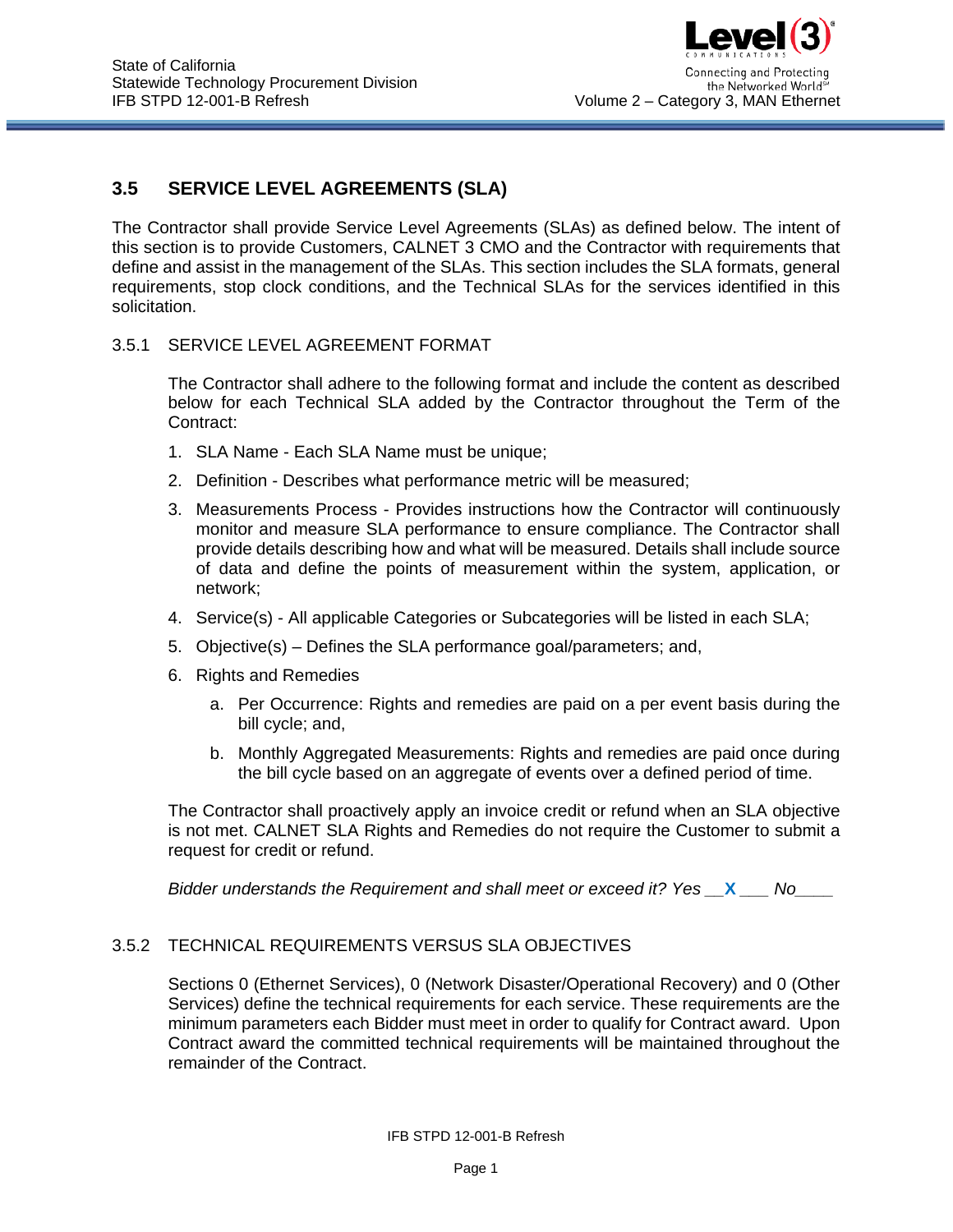Committed SLA objectives are minimum parameters which the Contractor shall be held accountable for all rights and remedies throughout Contract Term.

*Bidder understands the Requirement and shall meet or exceed it? Yes \_\_***X** *\_\_\_ No\_\_\_\_*

# 3.5.3 TWO METHODS OF OUTAGE REPORTING: CUSTOMER OR CONTRACTOR

There are two (2) methods in which CALNET 3 service failures or quality of service issues may be reported and Contractor trouble tickets opened: Customer reported or Contractor reported.

The first method of outage reporting results from a Customer reporting service trouble to the Contractor's Customer Service Center via phone call or opening of a trouble ticket using the on-line Trouble Ticket Reporting Tool (IFB Refresh STPD 12-001-B Business Requirements Section B.9.4).

The second method of outage reporting occurs when the Contractor opens a trouble ticket as a result of network/system alarm or other method of service failure identification. In each instance the Contractor shall open a trouble ticket using the Trouble Ticket Reporting Tool (IFB Refresh STPD 12-001-B Business Requirements Section B.9.4) and monitor and report to Customer until service is restored.

*Bidder understands the Requirement and shall meet or exceed it? Yes \_\_***X** *\_\_\_ No\_\_\_\_*

### 3.5.4 BIDDER RESPONSE TO SERVICE LEVEL AGREEMENTS

Many of the Service Level Agreements described below include multiple objective levels – Basic, Standard and Premier. **Bidders shall indicate one (1) specific objective level they are committing to for each service in space provided in the "Objective" section of each SLA description.**

*Bidder understands the requirement and shall meet or exceed them? Yes \_\_***X** *\_\_ No\_\_\_*

### 3.5.5 CONTRACTOR SLA MANAGEMENT PLAN

Within 90 calendar days of Contract award, the Contractor shall provide CALNET 3 CMO with a detailed SLA Management Plan that describes how the Contractor will manage the Technical SLAs for services in this IFB Refresh. The SLA Management plan shall provide processes and procedures to be implemented by the Contractor. The SLA Management Plan shall define the following:

- 1. Contractor SLA Manager and supporting staff responsibilities;
- 2. Contractor's process for measuring objectives for each SLA. The process shall explain how the Contractor will continuously monitor and measure SLA performance to ensure compliance. The Contractor shall provide details describing how and what will be measured. Details should include source of data and define the points of measurement within the system, application, or network;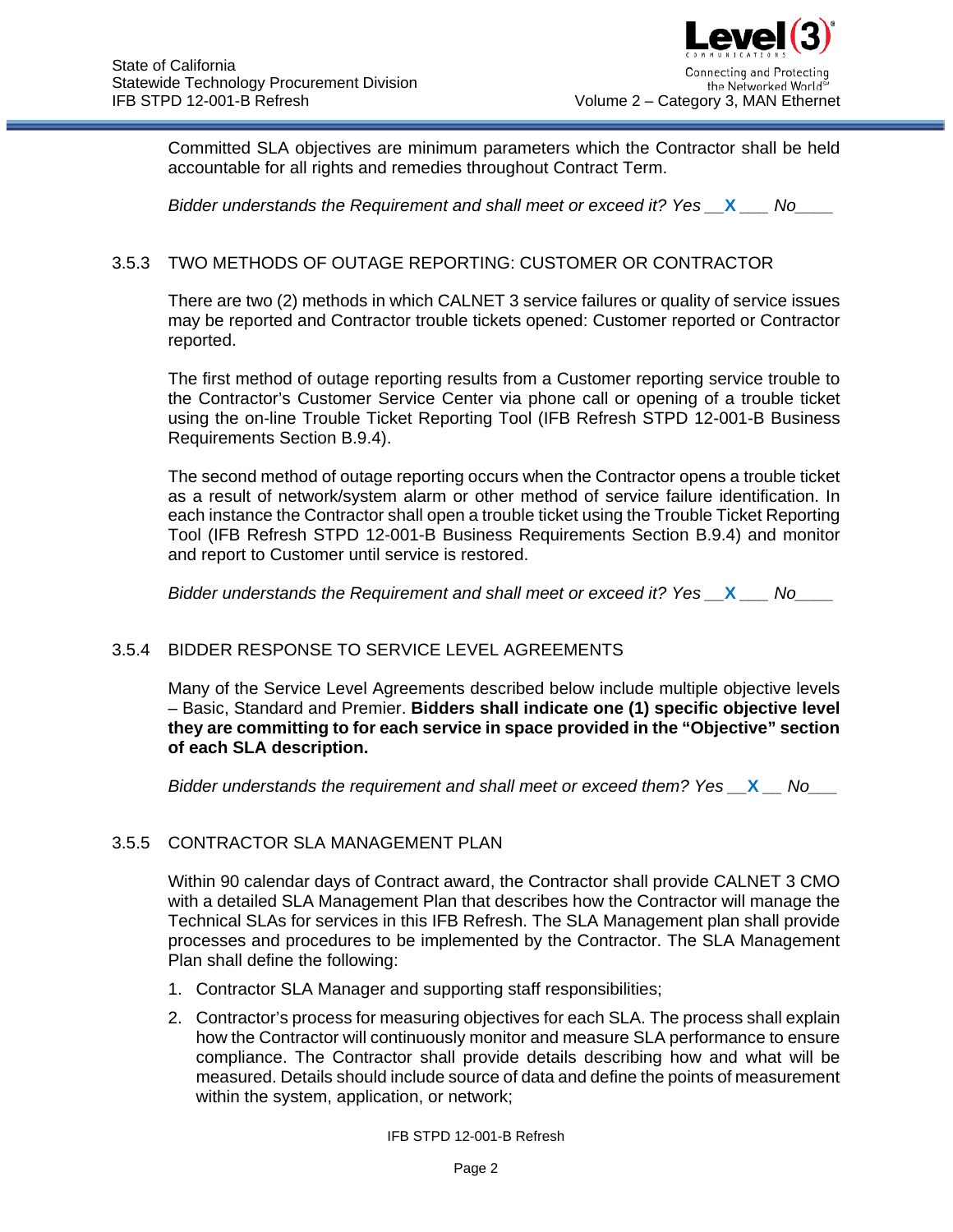- 3. Creation and delivery of SLA Reports (IFB STPD 12-001-B Refresh Business Requirements Section B.9.5). The Contractor shall include a sample report in accordance with IFB STPD 12-001-B Refresh Business Requirements Section B.9.5 (SLA Reports) for the following: SLA Service Performance Report (Section IFB STPD 12-001-B Refresh Business Requirements Section B.9.5.1), SLA Provisioning Report (Section IFB STPD 12-001-B Refresh Business Requirements Section B.9.5.2), and SLA Catastrophic Outage Reports (Section IFB STPD 12-001-B Refresh Business Requirements Section B.9.5.3). The Contractor shall commit to a monthly due date. The reports shall be provided to the CALNET 3 CMO via the Private Oversight Website (IFB STPD 12-001-B Refresh Business Requirements Section B.9.2);
- 4. SLA invoicing credit and refund process;
- 5. Contractor SLA problem resolution process for SLA management and SLA reporting. The Contractor shall provide a separate process for Customers and CALNET 3 CMO; and,
- 6. Contractor SLA Manager to manage all SLA compliance and reporting. The Contractor shall include SLA Manager contact information for SLA inquiries and issue resolution for Customer and CALNET 3 CMO.

# 3.5.6 TECHNICAL SLA GENERAL REQUIREMENTS

The Contractor shall adhere to the following general requirements which apply to all CALNET 3 Technical SLAs (Section [3.5.8\)](#page-7-0):

- 1. With the exception of the Provisioning SLA, the total SLA rights and remedies for any given month shall not exceed the sum of 100 percent of the Total Monthly Recurring Charges (TMRC). Services with usage charges shall apply the Average Daily Usage Charge (ADUC) in addition to any applicable TMRC rights and remedies;
- 2. If a circuit or service fails to meet one (1) or more of the performance objectives, only the SLA with the largest monthly Rights and Remedies will be credited to the Customer, per event;
- 3. The Contractor shall apply CALNET 3 SLAs and remedies for services provided by Subcontractors and/or Affiliates;
- 4. The Definition, Measurement Process, Objectives, and Rights and Remedies shall apply to all services identified in each SLA. If a Category or Subcategory is listed in the SLA, then all services under that Category or Subcategory are covered under the SLA. Exceptions must be otherwise stated in the SLA;
- 5. TMRC rights and remedies shall include the service, option(s), and feature(s) charges;
- 6. The Contractor shall proactively and continuously monitor and measure all Technical SLA objectives;
- 7. The Contractor shall proactively credit all rights and remedies to the Customer within 60 calendar days of the trouble resolution date on the trouble ticket or within 60 calendar days of the Due Date on the Service Request for the Provisioning SLA;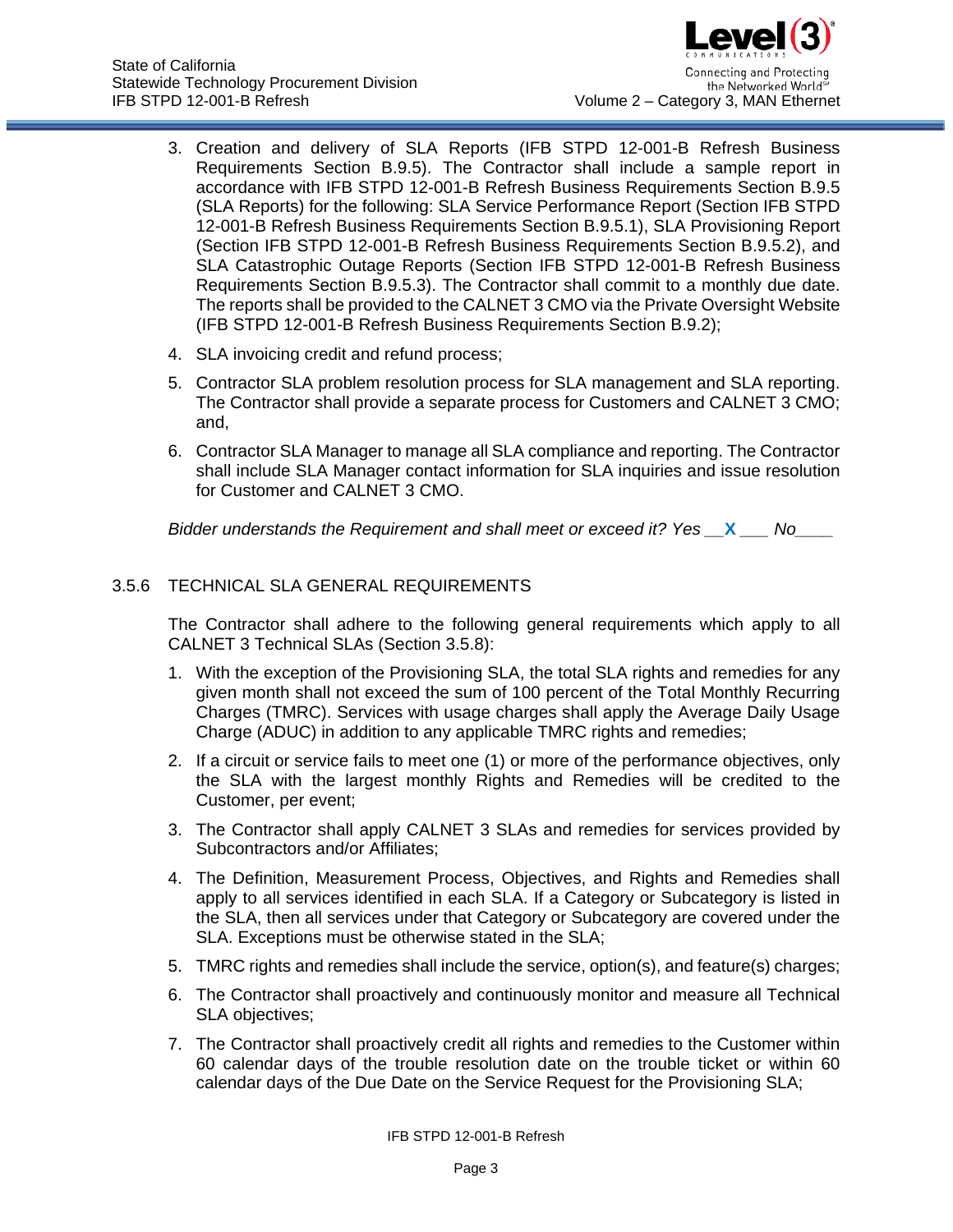- 8. To the extent that Contractor offers additional SLAs, or SLAs with more advantageous rights and/or remedies for same or similar services offered through tariffs, online service guides, or other similarly situated government contracts (Federal, State, County, City), The State will be entitled to the same rights and/or remedies therein. The Contractor shall present the SLAs to CALNET 3 CMO for possible inclusion via amendments;
- 9. The Contractor shall apply CALNET 3 SLAs and remedies to services provided in all areas the Contractor provides service and/or open to competition (as defined by the CPUC). Any SLAs and remedies negotiated between Contractor and Incumbent Local Exchange Carriers in territories closed to competition shall be passed through to the CALNET 3 Customer;
- 10. The election by CALNET 3 CMO of any SLA remedy covered by this Contract shall not exclude or limit CALNET 3 CMO's or any Customer's rights and remedies otherwise available within the Contract or at law or equity;
- 11. The Contractor shall apply rights and remedies when a service fails to meet the SLA objective even when backup or protected services provide Customer with continuation of services;
- 12. The Contractor shall act as the single point of contact in coordinating all entities to meet the State's needs for provisioning, maintenance, restoration and resolution of service issues or that of their Subcontractors, Affiliates or resellers under this Contract;
- 13. The Customer Escalation Process (IFB STPD 12-001-B Refresh Business Requirements Section B.3.4.2) and/or the CALNET 3 CMO Escalation Process (IFB STPD 12-001-B Refresh Business Requirements Section B.3.4.1) shall be considered an additional right and remedy if the Contractor fails to resolve service issues within the SLA objective(s);
- 14. Trouble reporting and restoration shall be provided 24x365 for CALNET 3 services;
- 15. SLAs apply 24x365 unless SLA specifies an exception;
- 16. Contractor invoices shall clearly cross reference the SLA credit to the service Circuit ID in accordance with IFB STPD 12-001-B Refresh Business Requirements Section B.5.1 (Billing and Invoicing Requirements, #14);
- 17. The Contractor shall provide a CALNET 3 SLA Manager responsible for CALNET 3 SLA compliance. The SLA Manager shall attend regular meetings and be available upon request to address CALNET 3 CMO SLA oversight, report issues, and problem resolution concerns. The CALNET 3 SLA Manager shall also coordinate SLA support for Customer SLA inquiries and issue resolution;
- 18. The Contractor shall provide Customer and CALNET 3 CMO support for SLA inquiries and issue resolution; and,
- 19. Any SLAs and remedies negotiated between Contractor and third party service provider in territories closed to competition shall be passed through to the CALNET 3 Customer.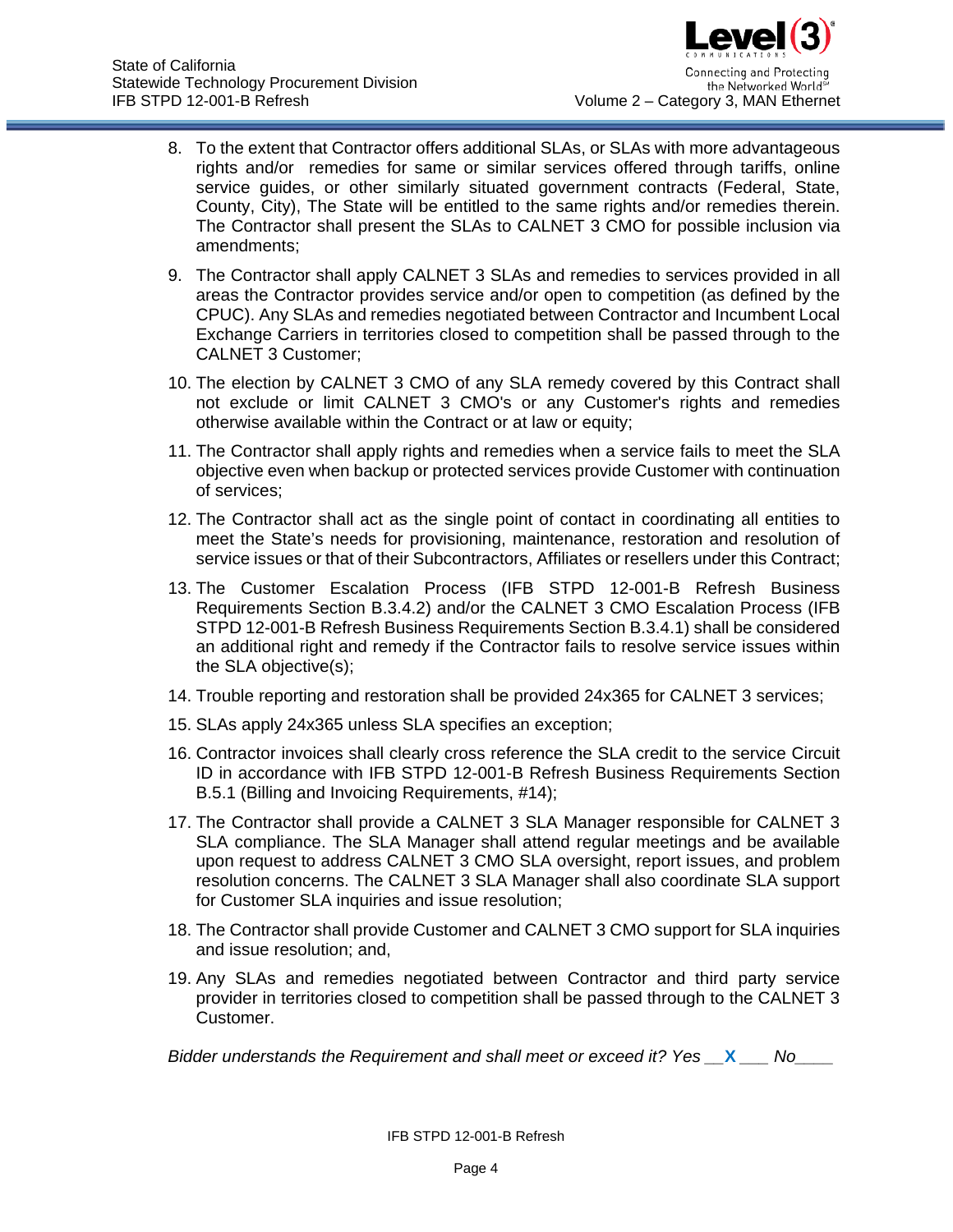# <span id="page-4-0"></span>3.5.7 TROUBLE TICKET STOP CLOCK CONDITIONS

The following conditions shall be allowed to stop the trouble ticket Outage Duration for CALNET 3 Contractor trouble tickets. The Contractor shall document the trouble ticket Outage Duration using the Stop Clock Condition (SCC) listed in Table [3.5.7](#page-4-0) and include start and stop time stamps in the Contractor's Trouble Ticket Reporting Tool (IFB STPD 12-001-B Refresh Business Requirements Section B.9.4) for each application of a SCC.

Note: The Glossary (SOW Appendix A) defines term "End-User" as the "individual within an Entity that is utilizing the feature or service provided under the Contract."

Stop Clock Conditions are limited to the conditions listed in Table [3.5.7.](#page-4-0) **Table [3.5.7](#page-4-0) – Stop Clock Conditions (SCC)**

| #            | <b>Stop Clock</b><br><b>Condition (SCC)</b> | <b>SCC Definition</b>                                                                                                                                                                                                                                                                                                                                                                                                                                                              |
|--------------|---------------------------------------------|------------------------------------------------------------------------------------------------------------------------------------------------------------------------------------------------------------------------------------------------------------------------------------------------------------------------------------------------------------------------------------------------------------------------------------------------------------------------------------|
| 1            | <b>END-USER</b><br><b>REQUEST</b>           | Periods when a restoration or testing effort is delayed at the<br>specific request of the End-User. The SCC shall exist during<br>the period the Contractor was delayed, provided that the End-<br>User's request is documented and time stamped in the<br>Contractor's trouble ticket or Service Request system and<br>shows efforts are made to contact the End-User during the<br>applicable Stop Clock period.                                                                 |
| $\mathbf{2}$ | <b>OBSERVATION</b>                          | Time after a service has been restored but End-User request<br>ticket is kept open for observation. If the service is later<br>determined by the End-User to not have been restored, the<br>Stop Clock shall continue until the time the End-User notifies<br>the Contractor that the Service has not been restored.                                                                                                                                                               |
| 3            | <b>END-USER NOT</b><br><b>AVAILABLE</b>     | Time after a service has been restored but End-User is not<br>available to verify that the Service is working. If the service is<br>later determined by the End-User to not have been restored,<br>the Stop Clock shall apply only for the time period between<br>Contractor's reasonable attempt to notify the End-User that<br>Contractor believes the service has been restored and the<br>time the End-User notifies the Contractor that the Service has<br>not been restored. |
| 4            | <b>WIRING</b>                               | Restoration cannot be achieved because the problem has<br>been isolated to wiring that is not maintained by Contractor or<br>any of its Subcontractors or Affiliates. If it is later determined<br>the wiring is not the cause of failure, the SCC shall not apply.                                                                                                                                                                                                                |
| 5            | <b>POWER</b>                                | Trouble caused by a power problem outside of the<br>responsibility of the Contractor.                                                                                                                                                                                                                                                                                                                                                                                              |
| 6            | <b>FACILITIES</b>                           | Lack of building entrance Facilities or conduit structure that<br>are the End-User's responsibility to provide.                                                                                                                                                                                                                                                                                                                                                                    |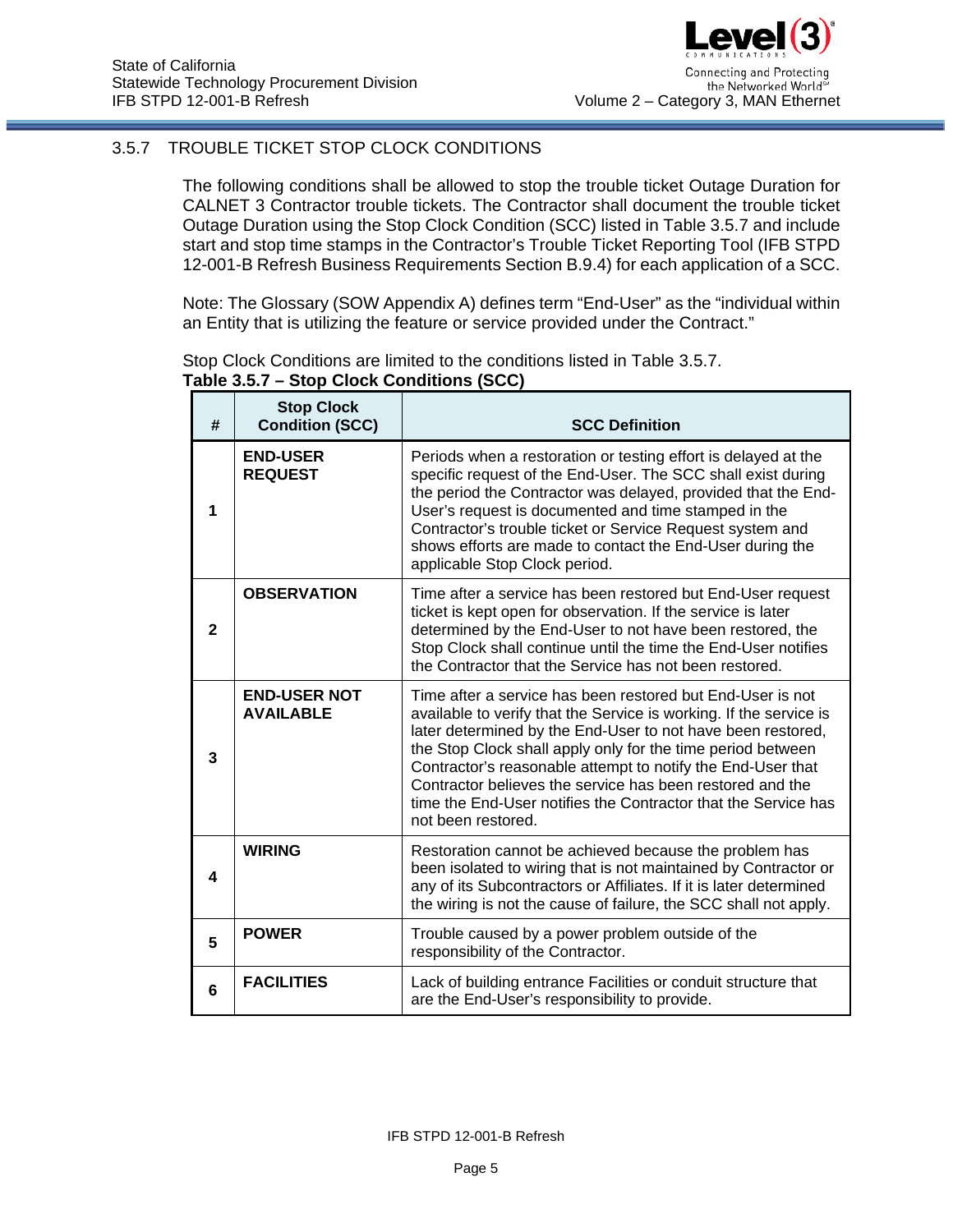

| #                | <b>Stop Clock</b><br><b>Condition (SCC)</b> | <b>SCC Definition</b>                                                                                                                                                                                                                                                                                                                                                                                                                                                                                           |  |  |  |  |  |
|------------------|---------------------------------------------|-----------------------------------------------------------------------------------------------------------------------------------------------------------------------------------------------------------------------------------------------------------------------------------------------------------------------------------------------------------------------------------------------------------------------------------------------------------------------------------------------------------------|--|--|--|--|--|
|                  | <b>ACCESS</b>                               | Limited access or contact with End-User provided the<br>Contractor documents in the trouble ticket several efforts to<br>contact End-User for the following:                                                                                                                                                                                                                                                                                                                                                    |  |  |  |  |  |
|                  |                                             | Access necessary to correct the problem is not available<br>a.<br>because access has not been arranged by site contact or<br>End-User representative;                                                                                                                                                                                                                                                                                                                                                           |  |  |  |  |  |
|                  |                                             | Site contact refuses access to technician who displays<br>b.<br>proper identification;                                                                                                                                                                                                                                                                                                                                                                                                                          |  |  |  |  |  |
| $\overline{7}$   |                                             | Customer provides incorrect site contact information<br>с.<br>which prevents access, provided that Contractor takes<br>reasonable steps to notify End-User of the improper<br>contact information and takes steps to obtain the correct<br>information; or,                                                                                                                                                                                                                                                     |  |  |  |  |  |
|                  |                                             | Site has limited hours of business that directly impacts<br>d.<br>the Contractor's ability to resolve the problem.                                                                                                                                                                                                                                                                                                                                                                                              |  |  |  |  |  |
|                  |                                             | If it is determined later that the cause of the problem was not<br>at the site in question, then the Access SCC shall not apply.                                                                                                                                                                                                                                                                                                                                                                                |  |  |  |  |  |
| 8                | <b>STAFF</b>                                | Any problem or delay to the extent caused by End-User's staff<br>that prevents or delays Contractor's resolution of the problem.<br>In such event, Contractor shall make a timely request to End-<br>User staff to correct the problem or delay and document in<br>trouble ticket.                                                                                                                                                                                                                              |  |  |  |  |  |
| $\boldsymbol{9}$ | <b>APPLICATION</b>                          | End-User software applications that interfere with repair of the<br>trouble.                                                                                                                                                                                                                                                                                                                                                                                                                                    |  |  |  |  |  |
| 10               | <b>CPE</b>                                  | Repair/replacement of Customer Premise Equipment (CPE)<br>not provided by Contractor if the problem has been isolated to<br>the CPE. If determined later that the CPE was not the cause<br>of the service outage, the CPE SCC will not apply.                                                                                                                                                                                                                                                                   |  |  |  |  |  |
| 11               | <b>NO RESPONSE</b>                          | Failure of the trouble ticket originator or responsible End-User<br>to return a call from Contractor's technician for on-line close-<br>out of trouble tickets after the Service has been restored as<br>long as Contractor can provide documentation in the trouble<br>ticket substantiating the communication from Contractor's<br>technician.                                                                                                                                                                |  |  |  |  |  |
| 12               | <b>MAINTENANCE</b>                          | An outage directly related to any properly performed<br>scheduled maintenance or upgrade scheduled for CALNET 3<br>service. Any such stop clock condition shall not extend<br>beyond the scheduled period of the maintenance or upgrade.<br>SLAs shall apply for any maintenance caused outage beyond<br>the scheduled maintenance period. Outages occurring during<br>a scheduled maintenance or upgrade period and not caused<br>by the scheduled maintenance shall not be subject to the<br>Maintenance SCC. |  |  |  |  |  |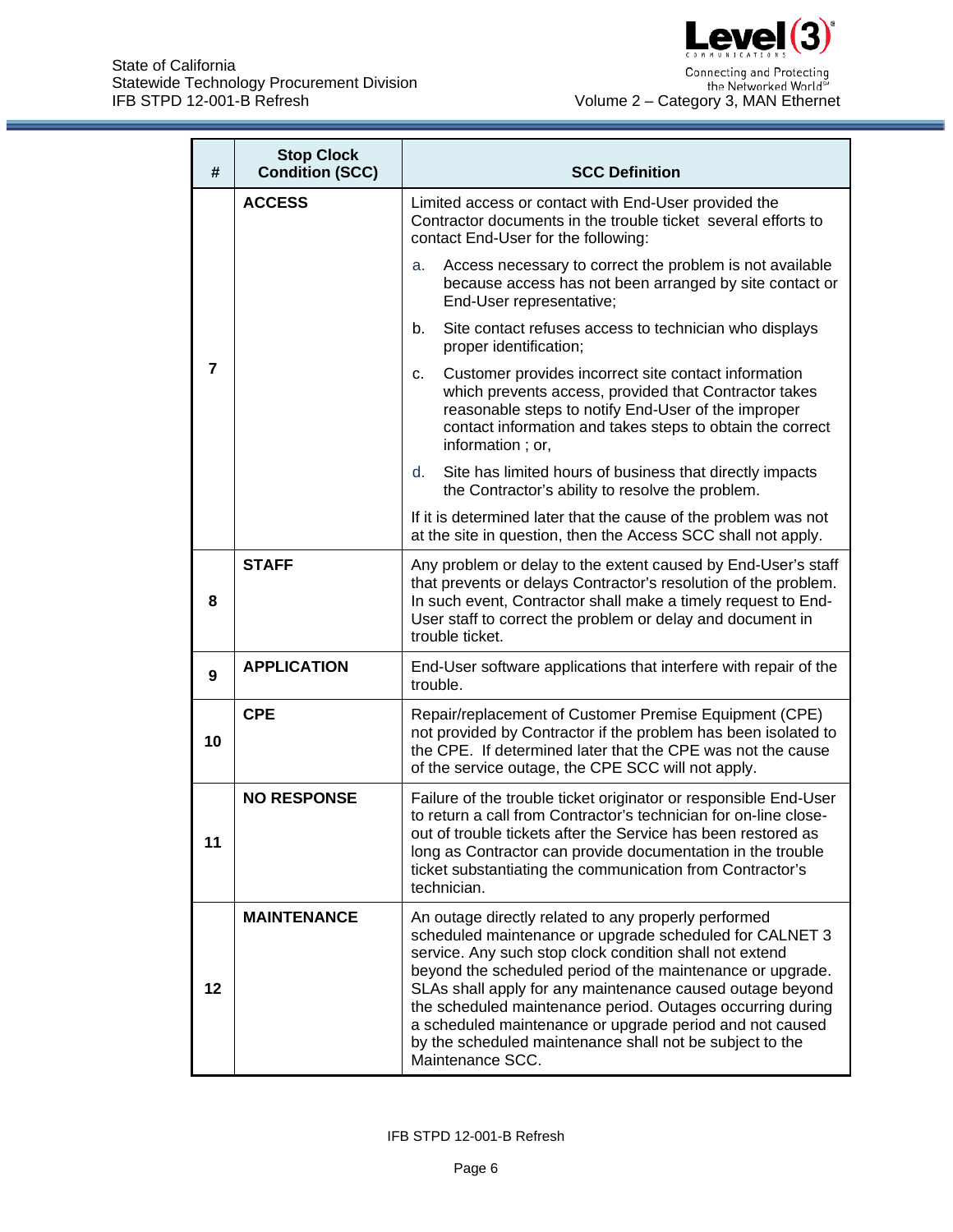

| #  | <b>Stop Clock</b><br><b>Condition (SCC)</b> | <b>SCC Definition</b>                                                                                                                                                                                                                                                                                                                                                                            |
|----|---------------------------------------------|--------------------------------------------------------------------------------------------------------------------------------------------------------------------------------------------------------------------------------------------------------------------------------------------------------------------------------------------------------------------------------------------------|
| 13 | <b>THIRD PARTY</b>                          | Any problem or delay caused by a third party not under the<br>control of Contractor, not preventable by Contractor, including,<br>at a minimum, cable cuts not caused by the<br>Contractor. Contractor's Subcontractors and Affiliates shall be<br>deemed to be under the control of Contractor with respect to<br>the equipment, services, or Facilities to be provided under this<br>Contract. |
| 14 | <b>FORCE MAJEURE</b>                        | Force Majeure events, as defined in the PMAC General<br>Provisions - Telecommunications, Section 28 (Force Majeure).                                                                                                                                                                                                                                                                             |

IFB STPD 12-001-B Refresh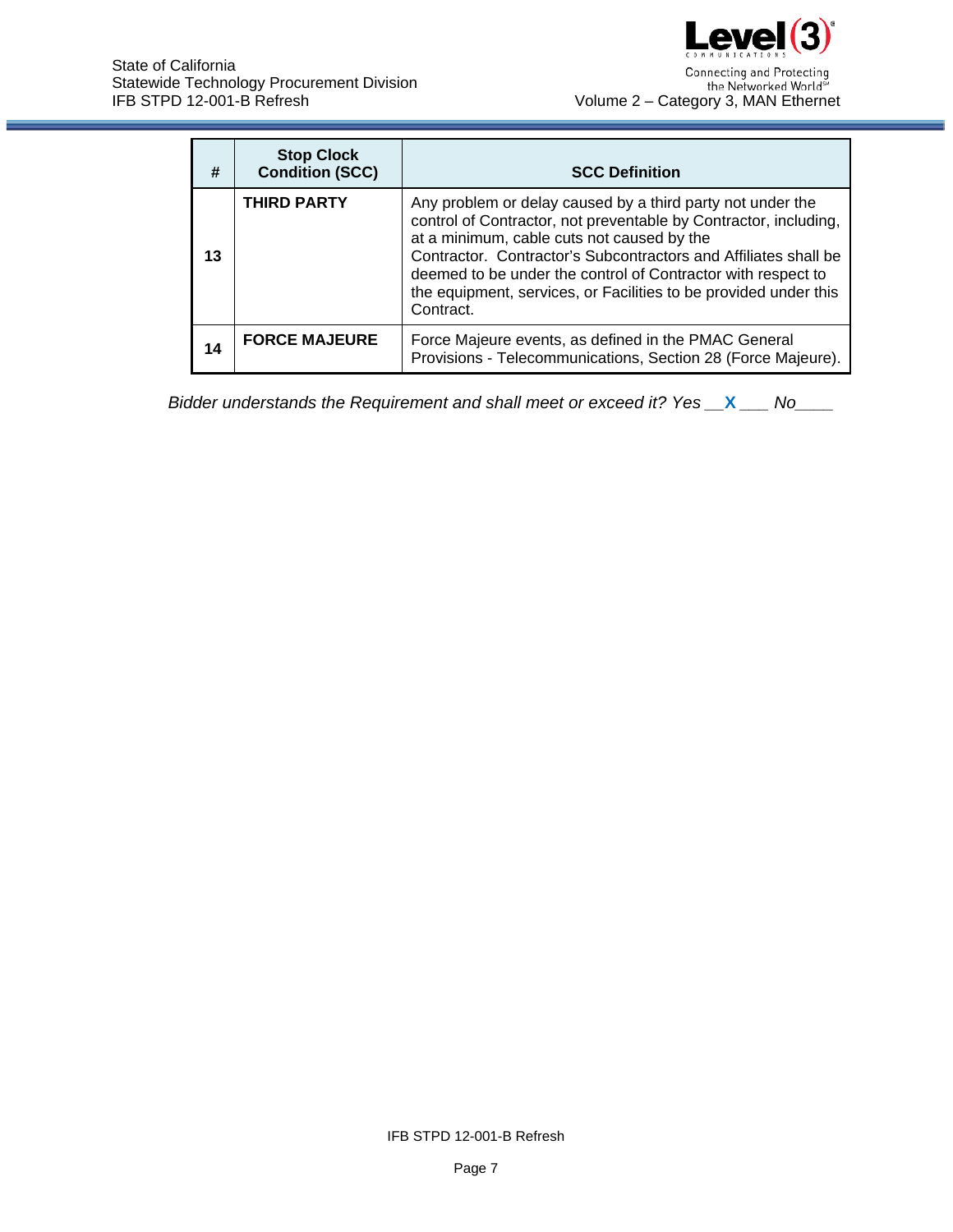### <span id="page-7-0"></span>3.5.8 TECHNICAL SERVICE LEVEL AGREEMENTS

The Contractor shall provide and manage the following Technical SLAs.

#### 3.5.8.1 Availability (M-S)

**SLA Name:** Availability

**Definition:** The percentage of time a CALNET 3 service is fully functional and available for use each calendar month.

**Measurement Process:** The monthly Availability Percentage shall be based on the accumulative total of all Unavailable Time derived from all trouble tickets closed, for the affected service (Per Circuit ID), per calendar month. The monthly Availability Percentage equals the Scheduled Uptime per month less Unavailable Time per month divided by Scheduled Uptime per month multiplied by 100. Scheduled Uptime is 24 x number of days in the month. All Unavailable Time applied to other SLAs, which results in a remedy, will be excluded from the monthly accumulated total.

**Services:**

**MAE Service**

**Objective(s):**

The objective shall be based on the UNI physical interface:

|                                         | <b>Basic</b><br>(B) | <b>Standar</b><br>d(S) | <b>Premier</b><br>(P) | <b>Bidders</b><br><b>Objective</b><br><b>Commitment</b><br>(B, S or P) |
|-----------------------------------------|---------------------|------------------------|-----------------------|------------------------------------------------------------------------|
| EPL and EVPL MAE Service<br>10/100 Mbps | ≥<br>99.2%          | $\geq 99.5\%$          | $\geq 99.9\%$         |                                                                        |
| EPL and EVPL MAE Service<br>1Gbps       | ≥<br>99.2%          | $\geq 99.5\%$          | $\geq 99.9\%$         | Р                                                                      |

|                   | <b>Per Occurrence: N/A</b>                                                                                                                                       |
|-------------------|------------------------------------------------------------------------------------------------------------------------------------------------------------------|
| <b>Rights and</b> | <b>Monthly Aggregated Measurements:</b><br>First month the service fails to meet the committed SLA objective shall result in a<br>15 percent rebate of the TMRC. |
| <b>Remedies</b>   | The second consecutive month the service fails to meet the committed SLA<br>objective shall result in a 30 percent rebate of TMRC.                               |
|                   | Each additional consecutive month the service fails to meet the committed SLA<br>objective shall result in a 50 percent rebate of the TMRC.                      |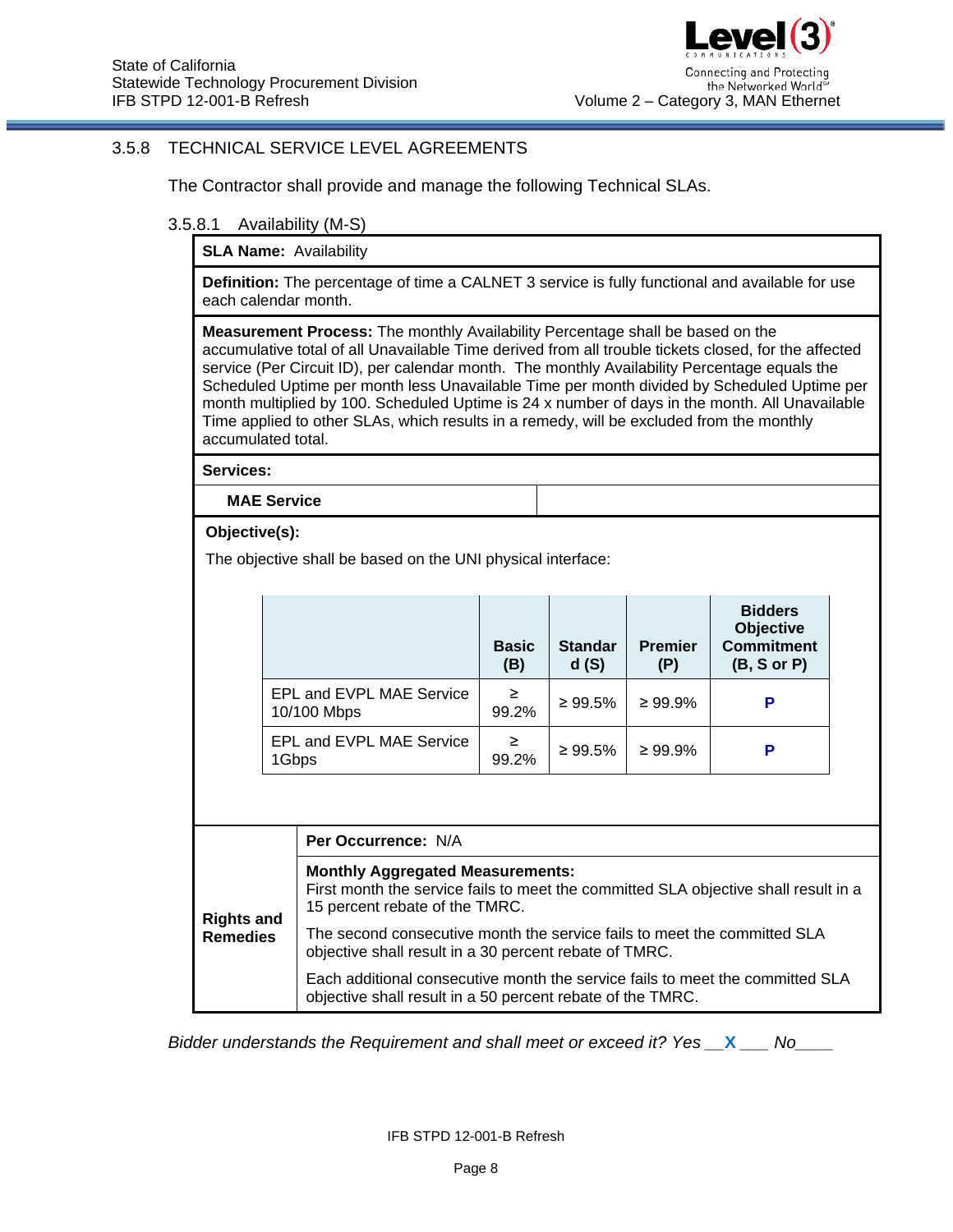# 3.5.8.2 Catastrophic Outage 1 (CAT 1) (M-S)

**SLA Name: Catastrophic Outage 1 (CAT 1)** 

**Definition:** The total loss of service at a single address based on a common cause resulting in the failure of five (5) UNIs or any cumulative UNI failure equal to, or greater than, 10 Gbps.

**Measurement Process:** The Outage Duration begins when a network alarm is received by the Contractor from an outage-causing event or the opening of a trouble ticket by a Customer, or the Contractor, whichever occurs first. The Contractor shall open a trouble ticket for each service (Circuit ID) affected by a common cause. Each End-User service is deemed out of service from the first notification until the Contractor determines the End-User service (Circuit ID) is restored minus SCC. Any service reported by Customer as not having been restored shall have the outage time adjusted to the actual restoration time.

**Service(s):** 

MAE Service

**Objective (s):** 

The objective restoral time shall be:

|                                      | THE ODIECTIVE TESIONAL INTERSTIAN DE. |                                                                                                                                      |                        |                       |                                                                                   |  |  |  |  |
|--------------------------------------|---------------------------------------|--------------------------------------------------------------------------------------------------------------------------------------|------------------------|-----------------------|-----------------------------------------------------------------------------------|--|--|--|--|
|                                      |                                       | Basic (B)                                                                                                                            | <b>Standard</b><br>(S) | <b>Premier</b><br>(P) | <b>Bidders</b><br><b>Objective</b><br><b>Commitment</b><br>$(B, S \text{ or } P)$ |  |  |  |  |
|                                      | MAE<br>Service                        | $\leq$ 3 hours                                                                                                                       | $\leq$ 2 hours         | $\leq$ 1 hour         | в                                                                                 |  |  |  |  |
| <b>Rights and</b><br><b>Remedies</b> |                                       | <b>Per Occurrence:</b> 100 percent of the TMRC for each End-User service not<br>meeting the committed objective for each CAT 1 fault |                        |                       |                                                                                   |  |  |  |  |
|                                      |                                       | Monthly Aggregated Measurements: N/A                                                                                                 |                        |                       |                                                                                   |  |  |  |  |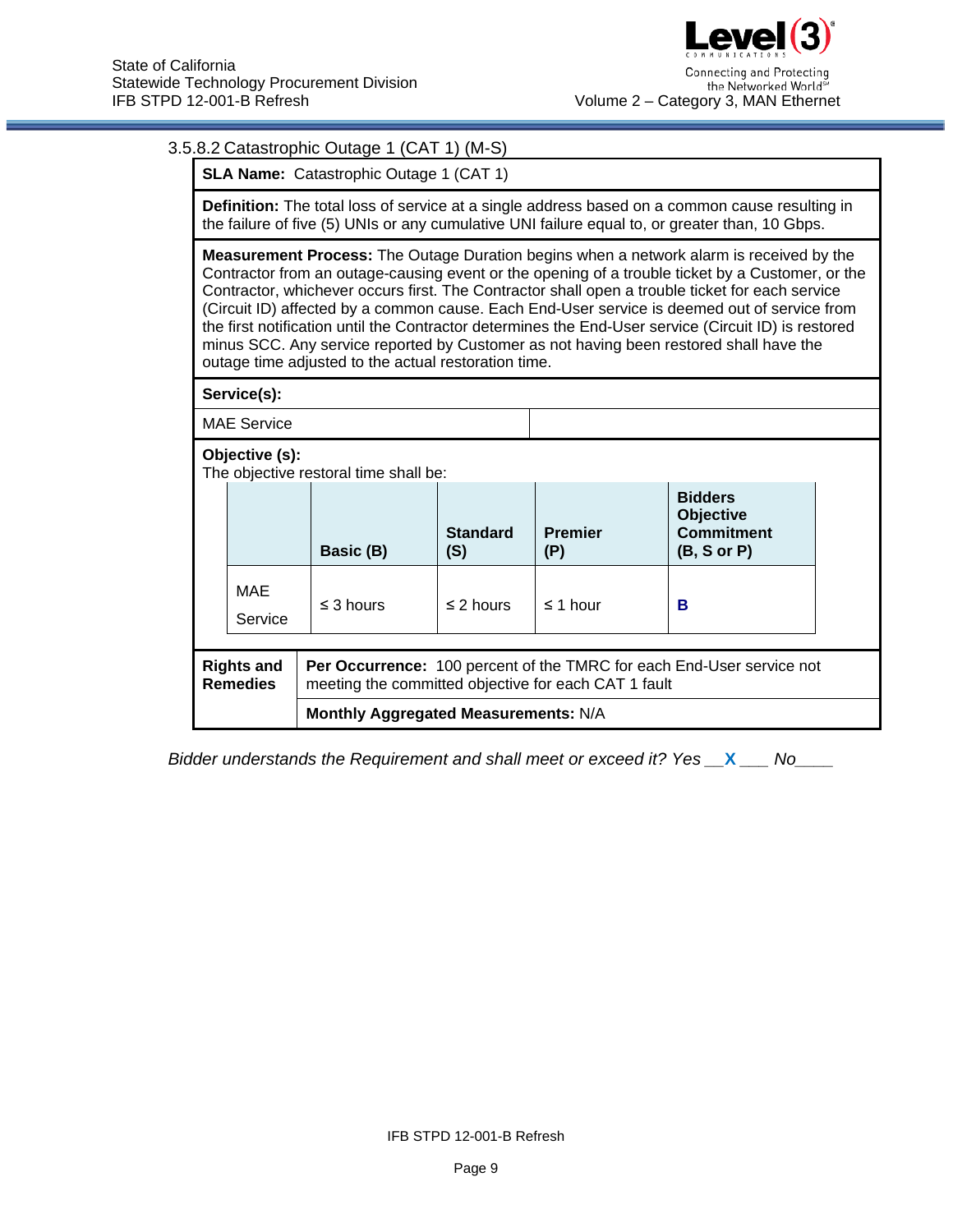# 3.5.8.3 Catastrophic Outage 2 (CAT 2) (M-S)

**SLA Name:** Catastrophic Outage 2 (CAT 2)

**Definition:** Any service affecting failure in the Contractor's (or subcontractor's or Affiliate's) network up to and including the Provider Edge (PE) equipment.

**Measurement Process:** The Outage Duration begins when a network alarm is received by the Contractor from an outage-causing event or the opening of a trouble ticket by the Customer or Contractor, whichever occurs first. Upon notification from the Customer or network alarm, the Contractor shall compile a list for each End-User service affected by a common cause for tracking and reporting of the SLA rights and remedies. Outage Duration shall be measured on a per-End-User service (Circuit ID) basis from information recorded from the network equipment/system or Customer reported trouble ticket. Each End-User service (Circuit ID) is deemed out of service from the first notification until the Contractor determines the End-User service is restored. Any End-User service reported by the End-User/Customer as not having been restored shall have the outage time adjusted to the actual restoration time.

**Service(s):**

MAE Service

**Objective (s):** 

The objective restoral time shall be:

|                               |                                                                                                                               | <b>Basic</b><br>(B) | <b>Standard</b><br>(S) | <b>Premier</b><br>(P) | <b>Bidders</b><br><b>Objective</b><br><b>Commitment</b><br>$(B, S \text{ or } P)$ |  |  |
|-------------------------------|-------------------------------------------------------------------------------------------------------------------------------|---------------------|------------------------|-----------------------|-----------------------------------------------------------------------------------|--|--|
|                               | <b>MAE Service</b>                                                                                                            | $\leq$ 1<br>hour    | $\leq 30$<br>minutes   | $\leq 15$<br>minutes  | в                                                                                 |  |  |
|                               |                                                                                                                               |                     |                        |                       |                                                                                   |  |  |
| <b>Rights and</b><br>Remedies | Per Occurrence: 100 percent of the TMRC for each End-User service not<br>meeting the committed objective for each CAT 2 fault |                     |                        |                       |                                                                                   |  |  |
|                               | Monthly Aggregated Measurements: N/A                                                                                          |                     |                        |                       |                                                                                   |  |  |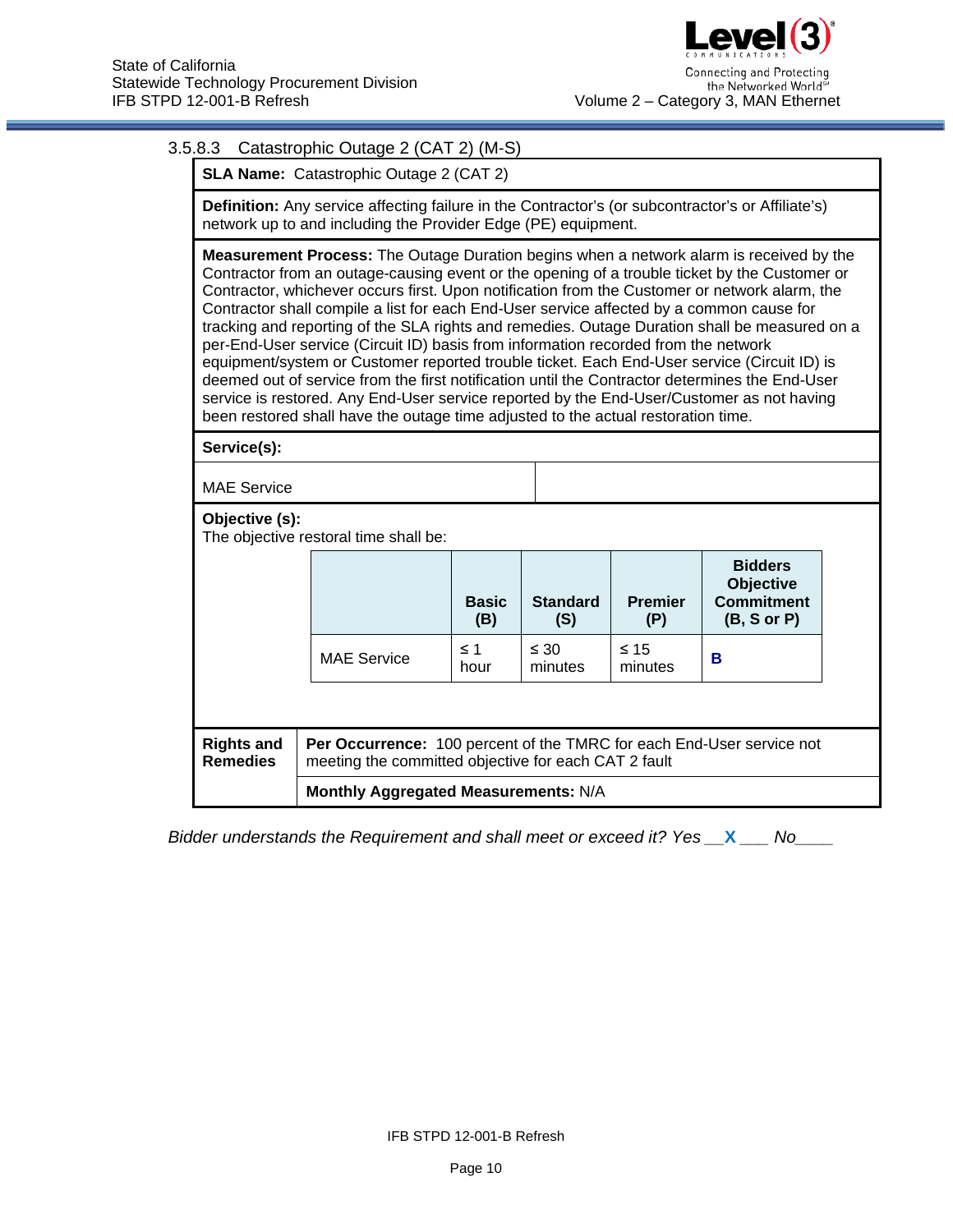### 3.5.8.4 Catastrophic Outage 3 (CAT 3) (M-S)

**SLA Name:** Catastrophic Outage 3 (CAT 3)

**Definition:** The total loss of one (1) or more CALNET 3 services on a system wide basis.

**Measurement Process:** The Outage Duration begins when a network alarm is received by the Contractor from an outage-causing event or the opening of a trouble ticket by the Customer or Contractor, whichever occurs first. Upon notification from the Customer or network alarm, the Contractor shall compile a list for each End-User service affected by a common cause. Outage Duration shall be measured on a per-End-User service (Circuit ID) basis from information recorded from the network equipment/system or trouble ticket. Each End-User service (Circuit ID) is deemed out of service from the first notification until the Contractor determines the End-User service is restored. Any End-User service reported by the End-User/Customer as not having been restored shall have the outage time adjusted to the actual restoration time.

**Service(s):**

MAE Service

#### **Objectives:**

The objective restoral time shall be:

|                                      |                                                                                                                                | <b>Basic</b><br>(B) | <b>Standard</b><br>(S) | <b>Premier</b><br>(P) | <b>Bidders</b><br><b>Objective</b><br><b>Commitment</b><br>$(B \text{ or } P)$ |  |  |
|--------------------------------------|--------------------------------------------------------------------------------------------------------------------------------|---------------------|------------------------|-----------------------|--------------------------------------------------------------------------------|--|--|
|                                      | <b>MAE Service</b>                                                                                                             | $\leq$ 30 minutes   | N/A                    | 15<br>≤<br>minutes    | в                                                                              |  |  |
|                                      | Per Occurrence: 100 percent of the TMRC for each End-User service not<br>meeting the committed objective for each CAT 3 fault. |                     |                        |                       |                                                                                |  |  |
| <b>Rights and</b><br><b>Remedies</b> | Monthly Aggregated Measurements: N/A                                                                                           |                     |                        |                       |                                                                                |  |  |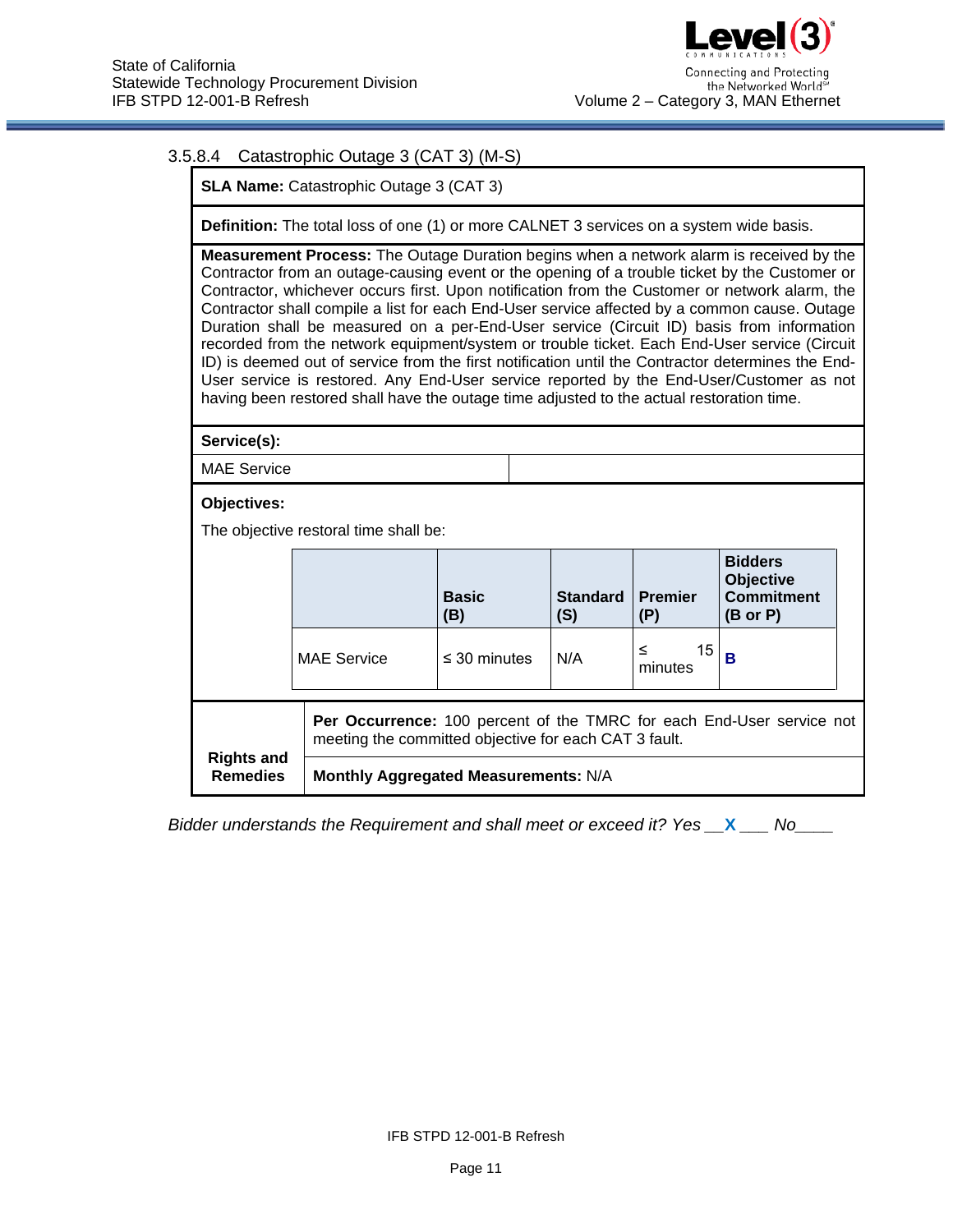### 3.5.8.5 Excessive Outage (M-S)

**SLA Name:** Excessive Outage

**Definition:** A service failure that remains unresolved for more than the committed objective level.

**Measurement Process:** This SLA is based on trouble ticket Unavailable Time. The circuit or service is unusable during the time the trouble ticket is reported as opened until restoration of the service, minus SCC. If Customer reports a service failure as unresolved after the closure of the trouble ticket by the Contractor, the Unavailable Time shall be adjusted to the actual restoration time.

**Service(s):**

MAE Service

#### **Objective (s):**

The Unavailable Time objective shall not exceed:

| THE UNderlight Time objective shall not exected.                                                                                                                                                                                                                     |  |                                                         |                     |                        |                                                                                                 |   |  |  |
|----------------------------------------------------------------------------------------------------------------------------------------------------------------------------------------------------------------------------------------------------------------------|--|---------------------------------------------------------|---------------------|------------------------|-------------------------------------------------------------------------------------------------|---|--|--|
|                                                                                                                                                                                                                                                                      |  |                                                         | <b>Basic</b><br>(B) | <b>Standard</b><br>(S) | <b>Bidders</b><br><b>Objective</b><br><b>Commitment</b><br><b>Premier</b><br>(B, S or P)<br>(P) |   |  |  |
|                                                                                                                                                                                                                                                                      |  | <b>MAE Service</b>                                      | 16 hours            | 12 hours               | 8 hours                                                                                         | в |  |  |
| <b>Rights and</b><br>Per Occurrence: 100 percent of the TMRC for each service (Circuit ID) out of<br><b>Remedies</b><br>service for a period greater than the committed objective level.<br>Upon request from the Customer or the CALNET 3 CMO, the Contractor shall |  |                                                         |                     |                        |                                                                                                 |   |  |  |
|                                                                                                                                                                                                                                                                      |  | provide a briefing on the excessive outage restoration. |                     |                        |                                                                                                 |   |  |  |
|                                                                                                                                                                                                                                                                      |  | Monthly Aggregated Measurements: N/A                    |                     |                        |                                                                                                 |   |  |  |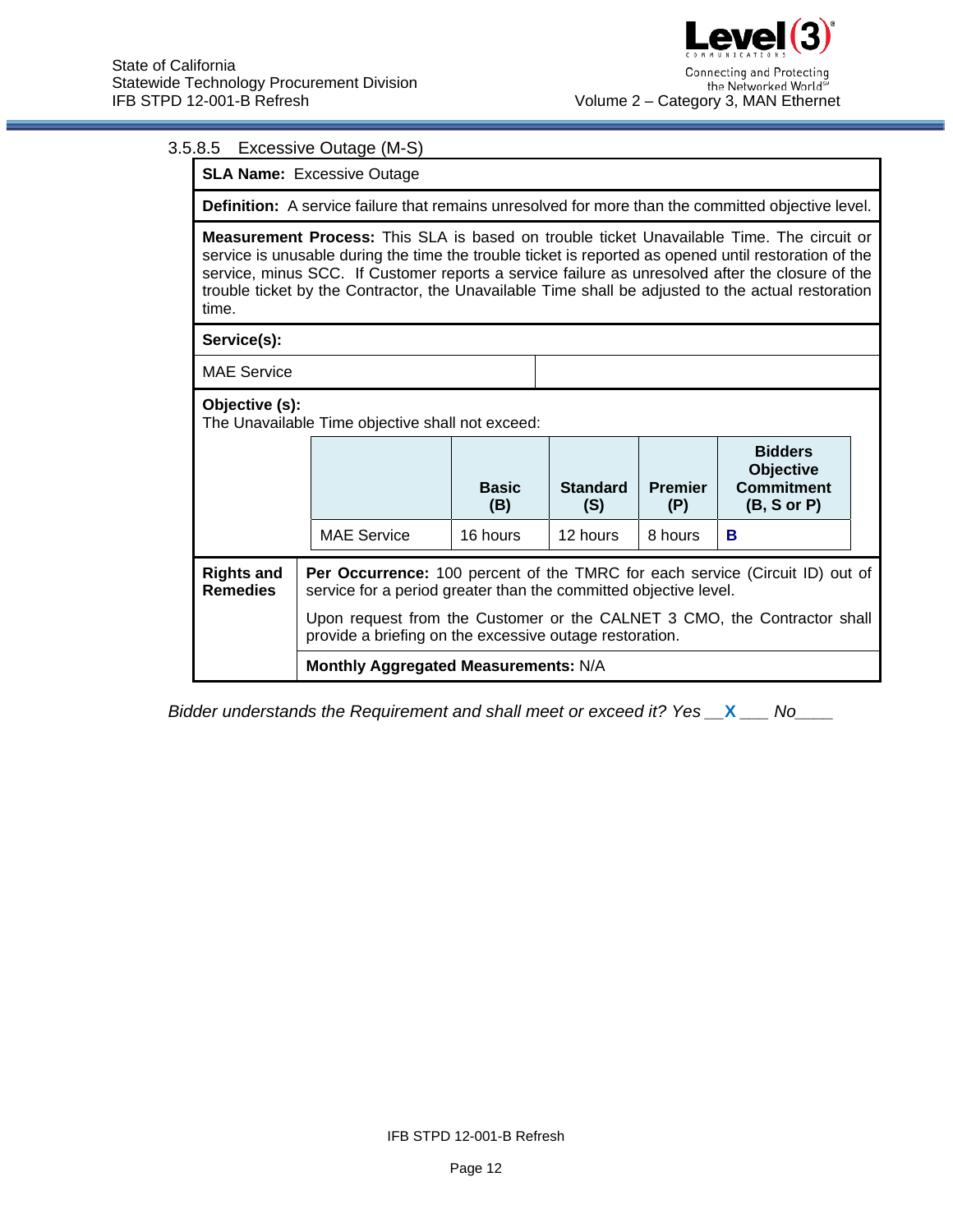# l evel(3 Connecting and Protecting the Networked Worlds Volume 2 – Category 3, MAN Ethernet

#### 3.5.8.6 Notification

**SLA Name:** Notification

**Definition:** The Contractor notification to CALNET 3 CMO and designated stakeholders in the event of a CAT 2 or CAT 3 failure, Contractor, Subcontractor or Affiliate network event, terrorist activity, threat of natural disaster, or actual natural disaster which results in a significant loss of telecommunication services to CALNET 3 End-Users or has the potential to impact services in a general or statewide area. The State understands initial information regarding the nature of the outage may be limited.

**Measurement Process:** The Contractor shall adhere to the Network Outage Response requirements (IFB STPD 12-001-B Refresh Business Requirements Section B.3.3) and notify the CALNET 3 CMO and designated stakeholders for all CAT 2 and CAT 3 Outages or for network outages resulting in a significant loss of service. Notification objectives will be based on the start time of the outage failure determined by the opening of a trouble ticket or network alarm, whichever occurs first. For events based on information such as terrorist activity or natural disaster, the Contractor shall notify CALNET 3 CMO and designated stakeholder when information is available.

**Service(s):** All Services

**Objective (s):** Within 60 minutes of the above mentioned failures' start time, the Contractor shall notify CALNET 3 CMO and designated stakeholders using a method defined in IFB STPD 12- 001-B Refresh Business Requirements Section B.3.3 (Network Outage Response).

At 60 minute intervals, updates shall be given on the above mentioned failures via the method defined in Section IFB STPD 12-001-B Refresh Business Requirements Section B.3.3 (Network Outage Response).

This objective is the same for Basic, Standard and Premier commitments.

| <b>Remedies</b> | Rights and   Per Occurrence: Senior Management Escalation |
|-----------------|-----------------------------------------------------------|
|                 | Monthly Aggregated Measurements: N/A                      |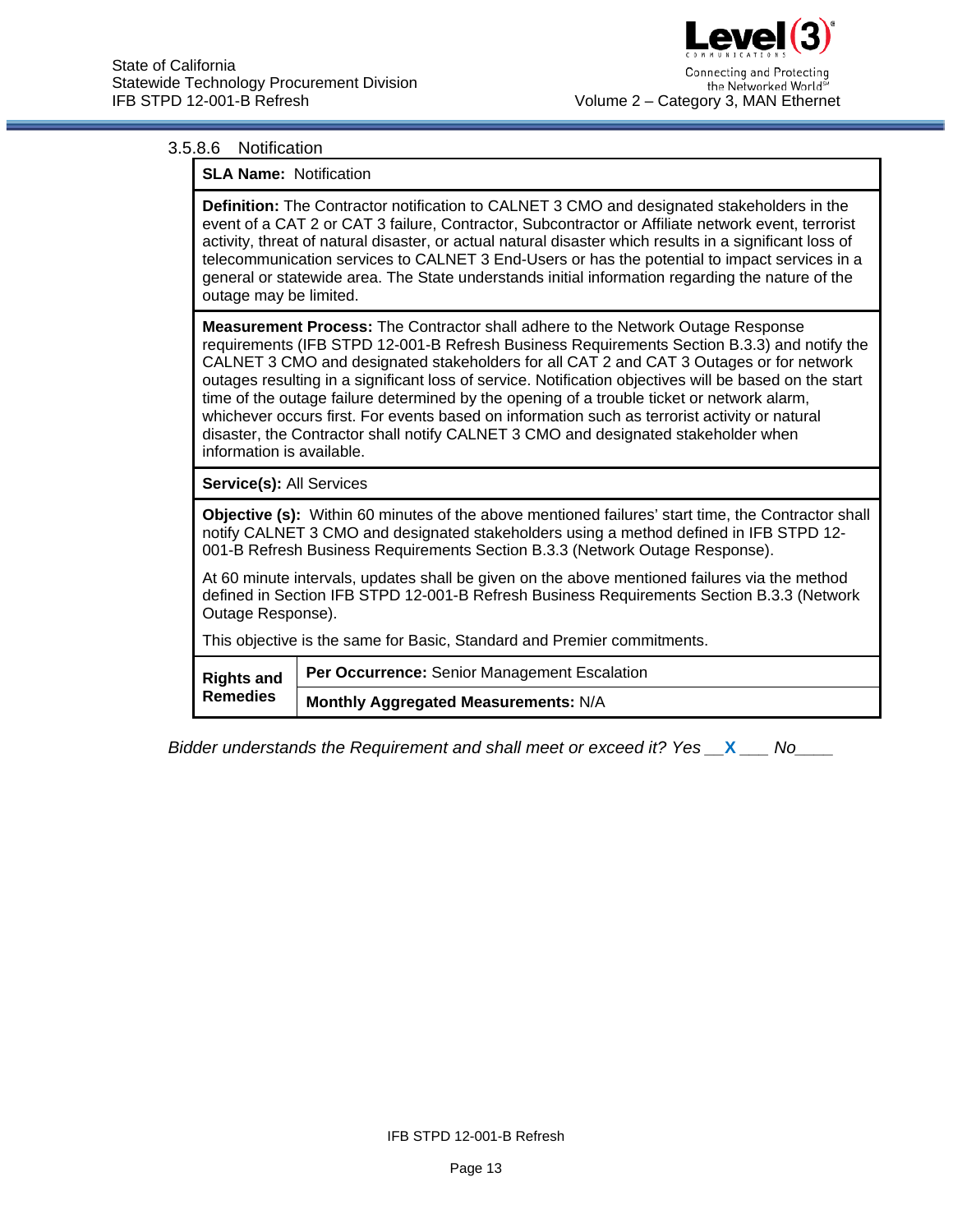#### 3.5.8.7 Latency (M-S)

| <b>SLA Name: Latency</b> |  |
|--------------------------|--|
|--------------------------|--|

**Definition:** Latency is the amount of time necessary for a typical Ethernet frame to traverse one way from the originating UNI, across the Contractor's, Affiliate, or Subcontractor's network, to the remote UNI(s) on each EVC identified by the Customer.

**Measurement Process:** End-User/Customer is responsible for opening a trouble ticket with the Contractor's Customer Service Center (helpdesk) when the Latency exceeds the committed level. Latency shall be measured from the first bit of and Ethernet frame entering the ingress UNI to when the last bit of the same frame leaves the egress UNI. The problem requires timely verification, consistent with industry standards, by the Contractor. Tickets identified as a Latency issue shall not count in Availability or Time-to-Repair measurements unless and until the End-User reports service as unusable for its intended uses.

This measurement includes the local loop transport under the control of the Contractor and any local loops acquired from a third party by the Contractor.

|                                                                    | Service(s):                                                                                                                            |                     |              |                                              |                                                                        |                                                                               |  |  |
|--------------------------------------------------------------------|----------------------------------------------------------------------------------------------------------------------------------------|---------------------|--------------|----------------------------------------------|------------------------------------------------------------------------|-------------------------------------------------------------------------------|--|--|
| <b>MAE</b> Service                                                 |                                                                                                                                        |                     |              |                                              |                                                                        |                                                                               |  |  |
| Objective (s):<br>The Unavailable Time objective shall not exceed: |                                                                                                                                        |                     |              |                                              |                                                                        |                                                                               |  |  |
|                                                                    |                                                                                                                                        | <b>Basic</b><br>(B) | Standard (S) | <b>Premier</b><br>(P)                        | <b>Bidders</b><br><b>Objective</b><br><b>Commitment</b><br>(B, S or P) |                                                                               |  |  |
|                                                                    | <b>MAE Service</b>                                                                                                                     |                     | $\leq$ 75ms  | $\leq 50$ ms                                 | $\leq$ 25ms                                                            | S                                                                             |  |  |
|                                                                    |                                                                                                                                        |                     |              |                                              |                                                                        |                                                                               |  |  |
|                                                                    | <b>Rights and</b>                                                                                                                      |                     |              |                                              |                                                                        | Per Occurrence: 15 percent of the TMRC for the reported service               |  |  |
|                                                                    | <b>Remedies</b><br>Next consecutive month to fail to meet the committed SLA objectives shall result<br>in a 25 percent rebate of TMRC. |                     |              |                                              |                                                                        |                                                                               |  |  |
|                                                                    |                                                                                                                                        |                     |              | shall result in a 35 percent rebate of TMRC. |                                                                        | Each additional consecutive month to fail to meet the committed SLA objective |  |  |
|                                                                    |                                                                                                                                        |                     |              | Monthly Aggregated Measurements: N/A         |                                                                        |                                                                               |  |  |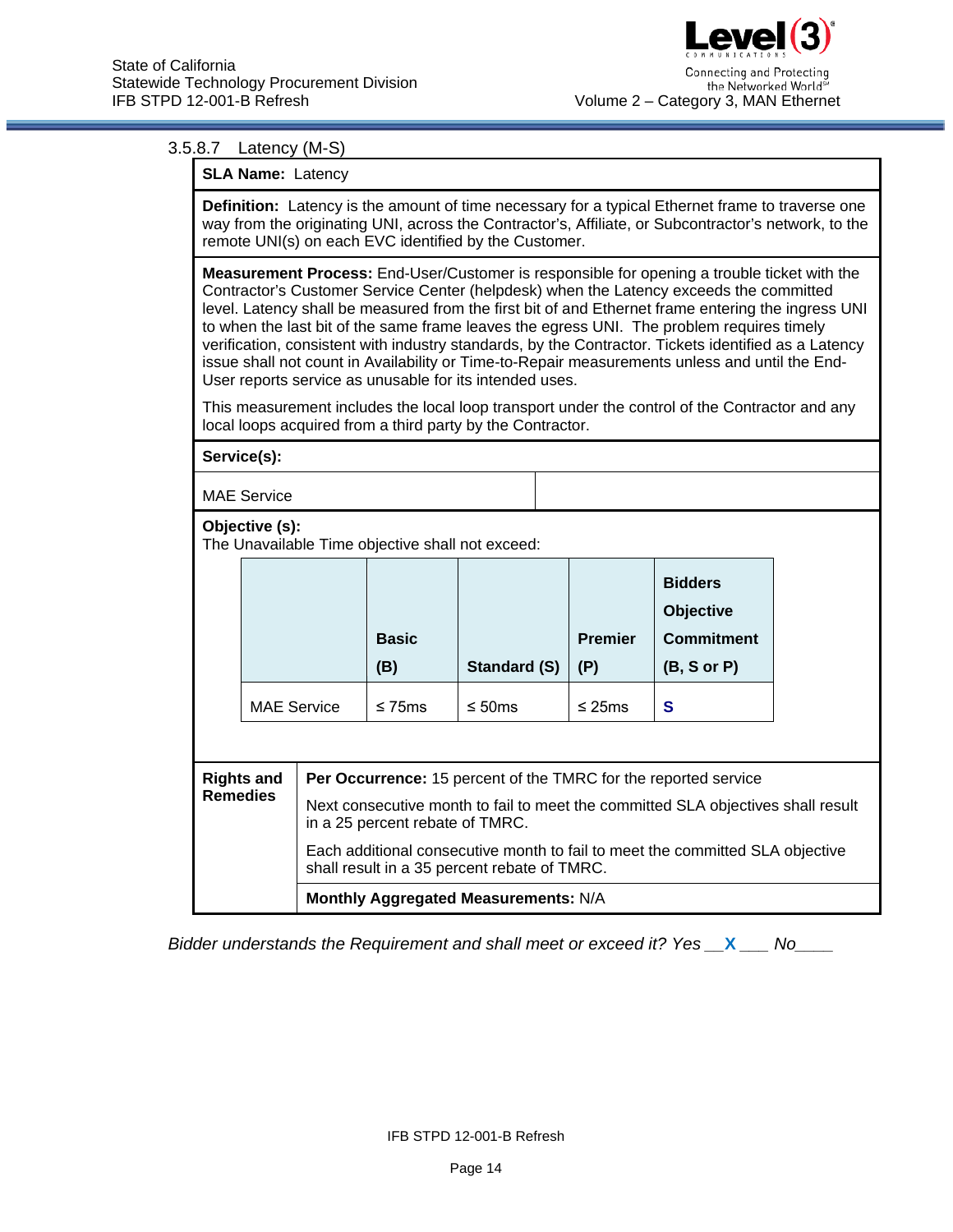### 3.5.8.8 Packet Loss (M-S)

**SLA Name:** Packet Loss

**Definition:** A measurement of lost or dropped packet traveling across the Contractor's, Affiliate's or Subcontractor's network. Packet loss is the difference between the number of packets transmitted at the ingress UNI and the total number of packets received at the egress UNI.

**Measurement Process:** End-User/Customer is responsible for opening a trouble ticket with the Contractor's Customer Service Center (helpdesk) when the packet loss exceeds the committed level. The problem requires timely verification, consistent with industry standards, by the Contractor. Tickets identified as a packet loss issue shall not count in Availability or Time-to-Repair measurements unless and until the End-User reports service as unusable for its intended uses.

This measurement includes the local loop transport under the control of the Contractor and any local loops acquired from a third party by the Contractor.

#### **Service(s):**

MAE Service

#### **Objective (s):**

The Packet Loss objective shall not exceed:

|                                                                                                                               |  |                                                                                                                     | <b>Basic</b><br>(B)                                             | <b>Standard</b><br>(S) | <b>Premier</b><br>(P) | <b>Bidders</b><br><b>Objective</b><br><b>Commitment</b><br>(B, S or P) |  |
|-------------------------------------------------------------------------------------------------------------------------------|--|---------------------------------------------------------------------------------------------------------------------|-----------------------------------------------------------------|------------------------|-----------------------|------------------------------------------------------------------------|--|
| <b>MAE Service</b>                                                                                                            |  |                                                                                                                     | ≤ .7%<br>packet<br>loss                                         | ≤ .5% packet<br>loss   | ≤ .2% packet<br>loss  | в                                                                      |  |
| <b>Rights and</b>                                                                                                             |  |                                                                                                                     | Per Occurrence: 15 percent of the TMRC for the reported service |                        |                       |                                                                        |  |
| <b>Remedies</b>                                                                                                               |  | Next consecutive month to fail to meet the committed SLA objectives shall result<br>in a 25 percent rebate of TMRC. |                                                                 |                        |                       |                                                                        |  |
| Each additional consecutive month to fail to meet the committed SLA objective<br>shall result in a 35 percent rebate of TMRC. |  |                                                                                                                     |                                                                 |                        |                       |                                                                        |  |

**Monthly Aggregated Measurements:** N/A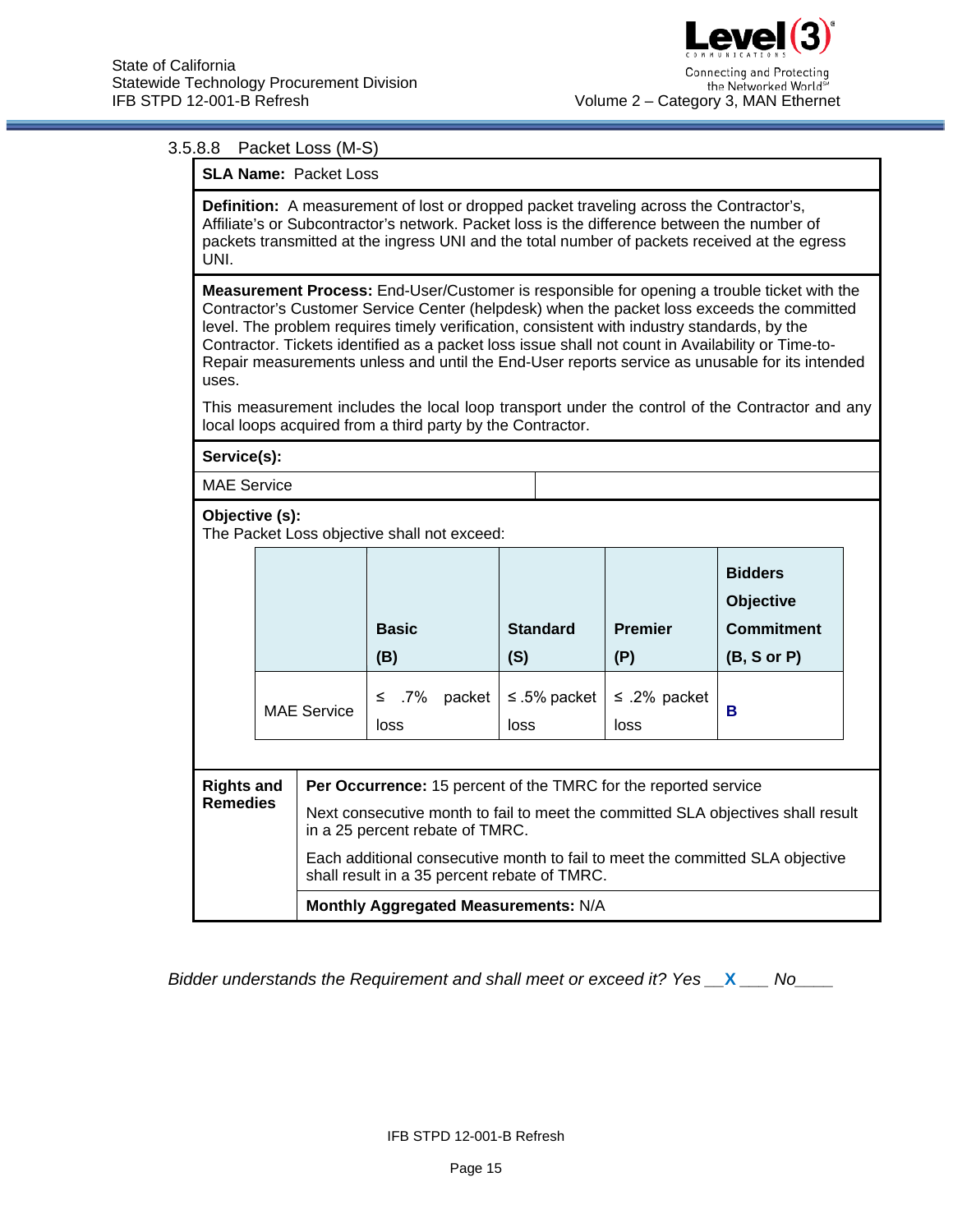

### 3.5.8.9 Provisioning (M-S)

#### **SLA Name:** Provisioning

**Definition:** Provisioning shall include new services, moves, adds and changes completed by the Contractor on or before the due dates. The Provisioning SLA shall be based on committed installation intervals established in this SLA or due dates negotiated between Customer and Contractor documented on the Contractor's order confirmation notification or Contracted Service Project Work SOW in accordance with IFB STPD 12-001-B Refresh Section B.2.5.4 #7 (Provisioning and Implementation). The Contractor shall meet the committed interval dates or due date negotiated with the Customer. If the Customer agrees to a negotiated due date, the negotiated due date supersedes the committed interval. At the Customer's discretion, if the scope of the Service Request(s) meets the Coordinated or Managed Project criteria, negotiated due dates will be established and documented in the Project Schedule per IFB STPD 12-001-B Refresh -B Business Requirements Section B.6 (Contracted Service Project Work).

Provisioning SLAs have two (2) objectives:

Objective 1: Individual Service Request; and

Objective 2: Successful Install Monthly Percentage by Service Type.

Note: Provisioning timelines include extended demarcation wiring, when appropriate.

#### **Measurement Process:**

Objective 1: Individual Service Request: Install intervals are based on the committed installation intervals established in this SLA or due dates negotiated between Customer and Contractor. This objective requires the Contractor to meet the due date for each individual Service Request.

Objective 2: Successful Install Monthly Percentage per service Type: The Contractor shall sum all individual Service Requests per service, as listed below, meeting the objective in the measurement period (per month) and divide by the sum of all individual Service Requests due per service in the measurement period and multiply by 100 to equal the percentage of Service Requests installed on time. The Contractor must meet or exceed the objective below in order to avoid the rights and remedies.

| Service (Features must be installed in<br>conjunction with the service except when   Calendar<br>listed below) | Committed<br>Interval<br><b>Davs</b> | <b>Coordinated/Managed Project</b> |
|----------------------------------------------------------------------------------------------------------------|--------------------------------------|------------------------------------|
| <b>MAE Service</b>                                                                                             | 30                                   | <b>Coordinated/Managed Project</b> |

**Objective (s):** 

Objective 1: Individual Service Request: Service installed on or before the Committed Interval or negotiated due date.

Objective 2: Successful Install Monthly Percentage per Service:

|                    |              |                 |                | <b>Bidders</b><br><b>Objective</b> |
|--------------------|--------------|-----------------|----------------|------------------------------------|
|                    | <b>Basic</b> | <b>Standard</b> | <b>Premier</b> | <b>Commitment</b>                  |
|                    | (B)          | (S)             | (P)            | $(S \text{ or } P)$                |
| <b>MAE Service</b> | N/A          | $\geq 90\%$     | $\geq 95\%$    | S                                  |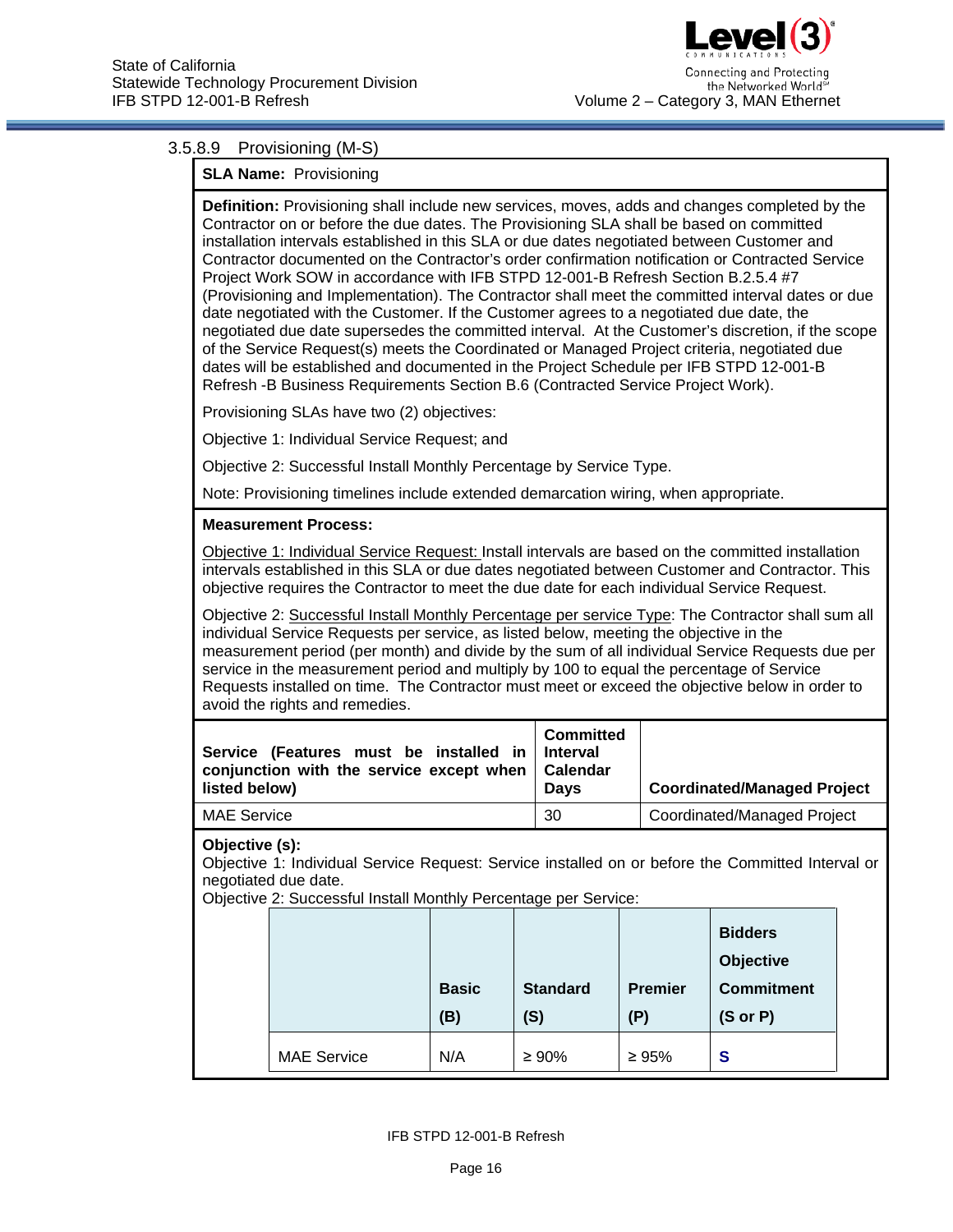

|                                      | <b>Per Occurrence:</b><br>Objective 1: Individual Service Requests: 50 percent of installation fee credited to<br>Customer for any missed committed objective.                                                                                                                                   |
|--------------------------------------|--------------------------------------------------------------------------------------------------------------------------------------------------------------------------------------------------------------------------------------------------------------------------------------------------|
| <b>Rights and</b><br><b>Remedies</b> | <b>Monthly Aggregated Measurements:</b><br>Objective 2: 100 percent of the installation fee credited to Customer for all Service<br>Requests (per service type) that did not complete on time during the month if the<br>Successful Install Monthly Percentage is below the committed objective. |

IFB STPD 12-001-B Refresh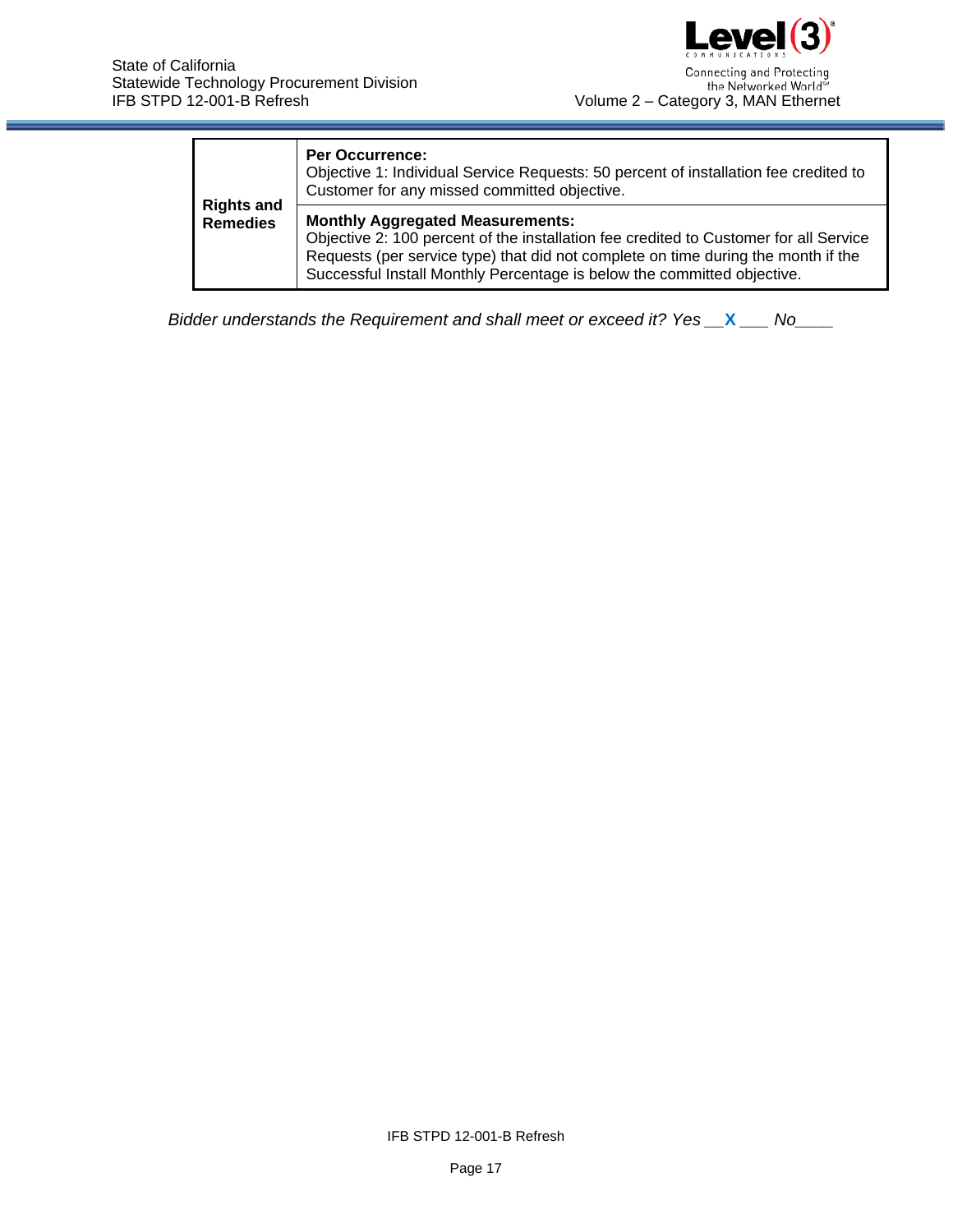# 3.5.8.10 Time to Repair (TTR) (M-S)

**SLA Name:** Time to Repair (TTR)

**Definition:** A service outage that remains unresolved for more than the committed objective level.

**Measurement Process:** This SLA is based on trouble ticket Unavailable Time. The circuit or service is unusable during the time the trouble ticket is reported as opened until restoration of the service, minus SCC. If Customer reports a service failure as unresolved after the closure of the trouble ticket by the Contractor, the Unavailable Time shall be adjusted to the actual restoration time. This SLA is applied per occurrence.

**Service(s):**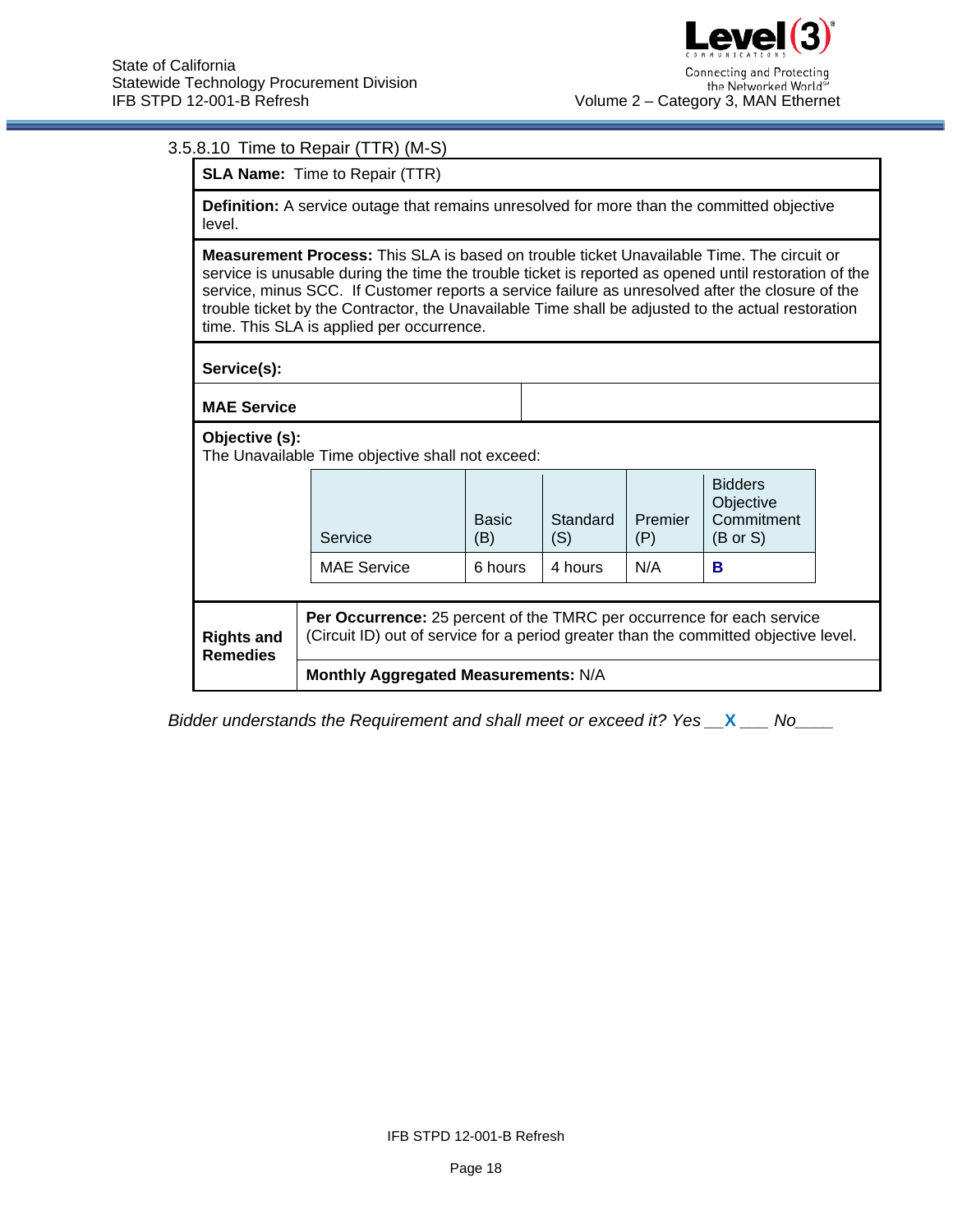Г

# 3.5.8.11 Managed Service Proactive Notification (M-S)

| <b>SLA Name:</b> Managed Service Proactive Notification                                                                                                                                                                                                                                                                                                                                                                                                                                                                                                |                                                                                                                                                                                                                                                |                                                                                                                                                                                                                                                                                                                                                                                                                                                                                                                                                                                                                    |  |  |
|--------------------------------------------------------------------------------------------------------------------------------------------------------------------------------------------------------------------------------------------------------------------------------------------------------------------------------------------------------------------------------------------------------------------------------------------------------------------------------------------------------------------------------------------------------|------------------------------------------------------------------------------------------------------------------------------------------------------------------------------------------------------------------------------------------------|--------------------------------------------------------------------------------------------------------------------------------------------------------------------------------------------------------------------------------------------------------------------------------------------------------------------------------------------------------------------------------------------------------------------------------------------------------------------------------------------------------------------------------------------------------------------------------------------------------------------|--|--|
| Definition: The proactive outage notification provides credits if the Contractor fails to open a<br>trouble ticket and notify Customer of an Outage for a managed router service. Notification to the<br>Customer shall occur through means agreed to by Contractor and CALNET 3 CMO.<br>An Outage is defined as an unscheduled period in which the managed router service is<br>interrupted and unavailable for use by Customer for 60 continuous seconds or more than 60<br>cumulative seconds within a 15-minute period measured by the Contractor. |                                                                                                                                                                                                                                                |                                                                                                                                                                                                                                                                                                                                                                                                                                                                                                                                                                                                                    |  |  |
|                                                                                                                                                                                                                                                                                                                                                                                                                                                                                                                                                        |                                                                                                                                                                                                                                                | <b>Measurement Process:</b> The Outage Duration start shall be determined by the first Contractor<br>network alarm resulting from the outage-causing event or the opening of a trouble ticket by the<br>Customer, whichever occurs first. The Contractor has fifteen (15) minutes (Notification Period) to<br>notify the Customer from the start point of the first network alarm. The Contractor is in<br>compliance with the proactive outage notification SLA if the Customer opened the trouble ticket<br>prior to the network alarm or Customer is notified by the Contractor within the Notification Period. |  |  |
| Service(s):                                                                                                                                                                                                                                                                                                                                                                                                                                                                                                                                            |                                                                                                                                                                                                                                                |                                                                                                                                                                                                                                                                                                                                                                                                                                                                                                                                                                                                                    |  |  |
| MAE Services, with Managed Router                                                                                                                                                                                                                                                                                                                                                                                                                                                                                                                      |                                                                                                                                                                                                                                                |                                                                                                                                                                                                                                                                                                                                                                                                                                                                                                                                                                                                                    |  |  |
| Objective (s): 15 minutes                                                                                                                                                                                                                                                                                                                                                                                                                                                                                                                              |                                                                                                                                                                                                                                                |                                                                                                                                                                                                                                                                                                                                                                                                                                                                                                                                                                                                                    |  |  |
| <b>Rights and</b><br><b>Remedies</b>                                                                                                                                                                                                                                                                                                                                                                                                                                                                                                                   | Per Occurrence: Customer will receive a credit equal to ten percent of the<br>TMRC for Managed Internet Service (Circuit ID) that was impacted during an<br>outage if the Customer was not proactively notified within the notification period |                                                                                                                                                                                                                                                                                                                                                                                                                                                                                                                                                                                                                    |  |  |
|                                                                                                                                                                                                                                                                                                                                                                                                                                                                                                                                                        | Monthly Aggregated Measurements: N/A                                                                                                                                                                                                           |                                                                                                                                                                                                                                                                                                                                                                                                                                                                                                                                                                                                                    |  |  |